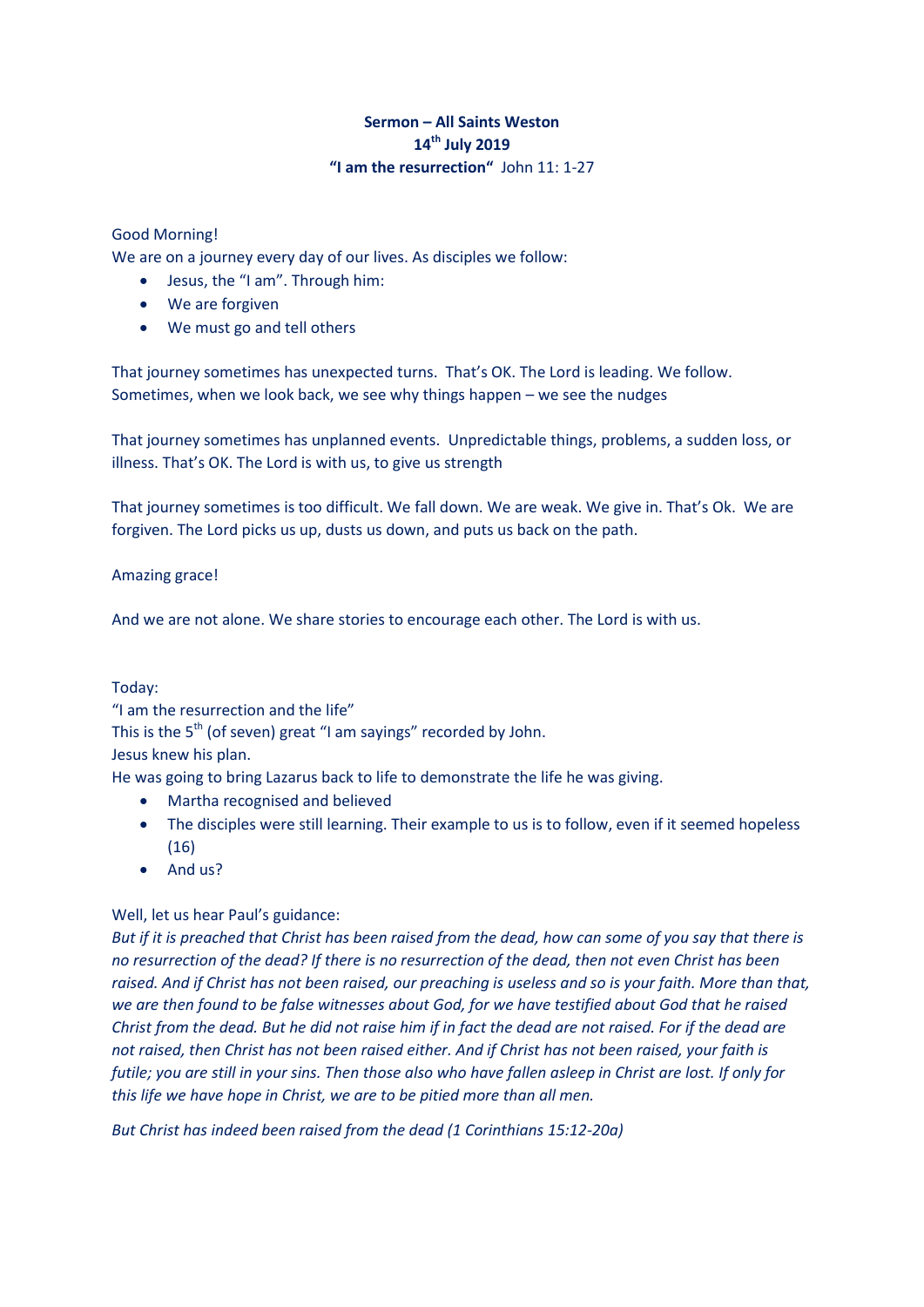Paul is defending the fact of the resurrection. At the end of this great chapter of Pauline "relentless logic" he says (vs 58) **Therefore stand firm……….**

There is One God One Lord One Spirit of truth

One God – creator One Lord, Jesus Christ, incarnation, born, crucified, arose again, was seen, is alive, for our salvation One Spirit to guide, remind, the supernatural

To give life and hope in all circumstances

How do we stand firm? The four pillars for our journey are scripture, tradition, reason and experience – of others and ourselves

Scripture – of course. A guide to life. A guide to our relationship with our saviour. I have printed cards for you of some verses important to me… (see appendix 1)

Tradition – There is unity in the one Spirit of Truth – yes (John 4: 23). But remember that the way we praise and pray depends on our mood, culture, location and circumstance. So, there is role for tradition

Reason – well yes. We have just looked a Paul's use of reason – his "relentless logic". There is creation – when looked at with eyes of wonder our world and the universe it sits within are surely too extraordinary to have happened by chance. And then there are the facts of history – for example the observation that at Pentecost twelve men spoke with such world changing power 2000 years ago that we are here today

Experience – remember the importance of the encouraging testimony of others. And then our own – it is a good idea to keep a record of those moments when you are suddenly aware of the move / nudges of God, or the overwhelming love of Jesus, or that spine tingle of the Holy Spirit. Reflect, learn, record and value.

So, let's go back to the journey. "I am the resurrection. Stand firm!"

We have talked about amazing grace. "How precious did that grace appear the hour I first believed" as the song goes. We know God's forgiveness in Jesus name. that I experienced, as an adult, after a mission in 1986 (Keith de Barry) in this church. I was at that moment "born again" to know new life. And this grace is a continual outpouring. There is a useful 16-word mantra:

*Come my Lord Jesus Christ, Son of God, my saviour; have mercy on me, a sinner* This can be repeated over and over at those times when distracting thoughts can crowd in. Clothe yourselves in Jesus Christ.

How about our attitude on the journey? Richard Rohr has described three behaviours:

- Keep learning
- Keep humble
- Keep living in wonder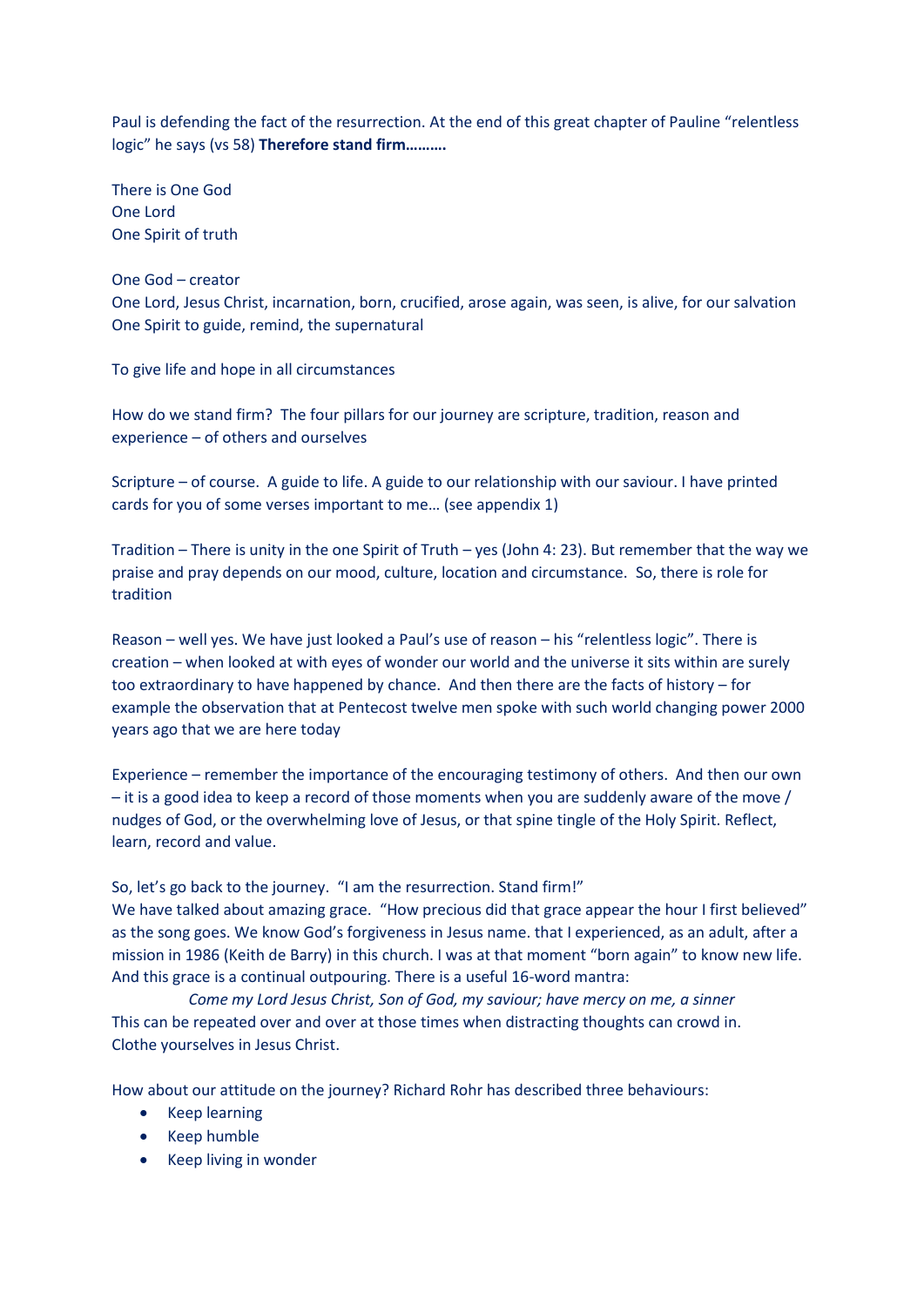Why do we journey? It is our life. We are disciples of Jesus. Jesus has:

- opened the way to God
- told us to tell others all nations / all people
- promised to be with us

What are the building blocks to help us stand firm? There are three for me – unity, compassion and the power of prayer.

- Unity yes there is One Spirit of Truth, and this leads to unity not uniformity. So, let us celebrate this diversity. Increase dialogue. Increase understanding. Why do others worship in that way? Seek this togetherness. I often say at the university that all those who believe and trust in Jesus Christ are camped on the same hill. I heard a sermon in Stornoway – we were visiting the site of the 1949 Lewis revival – when the preacher said "yes we can build our churches, but let us make the walls around low enough so we can shake hands over them". Jesus prayed that all believers may be one, and live so that world might believe you sent me (John 17: 20-21)
- Compassion the Lord is reaching out to all people. Through our hands. Remember the power of prayer, and the importance of sacraments. It is wrong to deny the sacraments to others who are seeking. Jesus says "do this in remembrance of me". Let us not impede the work of the Holy Spirit, overflowing …… this is continual. There is never a full stop. Look at Paul's comma in Romans 15: 13 ", …. so that you may overflow with hope by the power of the Holy Spirit". We are a part of that
- The power of Prayer. Prayer changes things

#### So

- Jesus is the resurrection
- We are forgiven. We have life. We have hope in all circumstances. Let us stand firm
- As his disciples, we live on the way, to join him, to be part of his salvation, to live that others may believe

### Let us sing as we sit:

God forgave my sin in Jesus name, I've been born again in Jesus name And in Jesus name I come to you to share his love as he told me to. He said: *Freely, freely you have received, freely, freely give Go in my name and because you believe, others will know that I live* All power is given in Jesus name, in earth and heaven in Jesus name And in Jesus name I come to you, to share his power has he told me to. He said *Freely….*

## Prayer: **May the God of hope fill you with all joy and peace as you trust in him, so that you may overflow with hope by the power of the Holy Spirit**

Nigel Rawlinson On his last day at All Saints Weston 14<sup>th</sup> July 2019